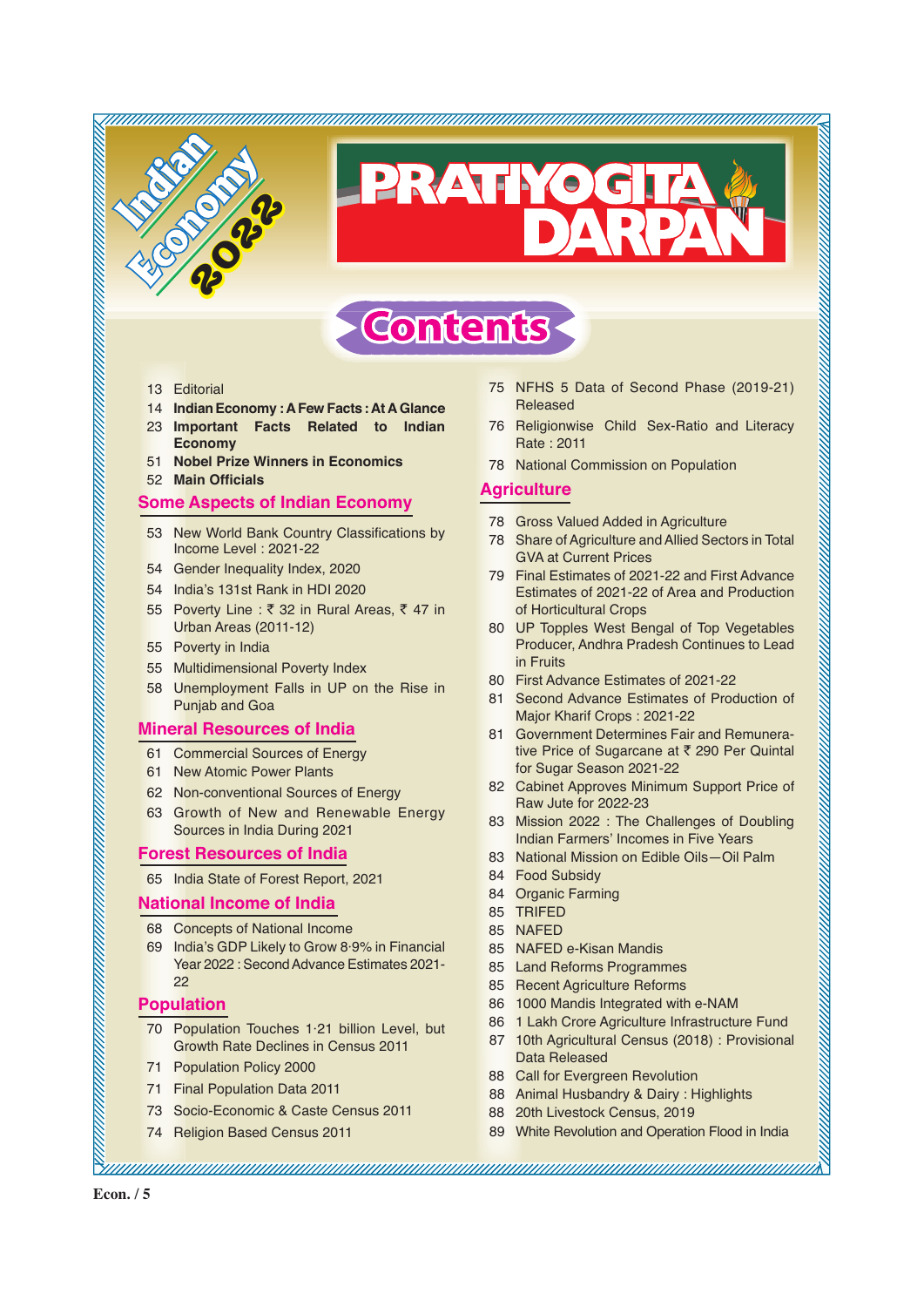90 National Livestock Mission (NLM)

- 90 Egg, Milk, Production up in Post-Pandemic Period
- 91 Krishi Vigyan Kendras (KVKs)
- 91 ₹ 15,000 crore Animal Husbandry Infrastructure Development Fund Created
- 91 Use of Fertilizers
- 91 Yellow Revolution
- 92 Sweet Revolution
- 92 Purple Revolution
- 92 The Aroma Mission
- 92 Rainfed Agro-Ecologies
- 92 National Rainfed Area Authority (NRAA)
- 93 Irrigation
- 93 New System of Irrigation Sprinkler/Drip Irrigation
- 93 Credit Flow to Agriculture
- 93 Kisan Credit Card Scheme

#### **Industry**

- 94 New Industrial Policy
- 95 41 Industrial Parks Identified as "Leaders" in the Industrial Park Ratings System Report 2·0 : 2021
- 95 Base Year of Index of Industrial Production Revised from 2004-05 to 2011-12
- 95 Dismal Performance of Industrial Sector During 2020-21
- 96 Index of Industrial Growth Decelerates 8·6 Per cent in 2020-21
- 96 Core Sector Grew by 12·6 Per cent During April-December 2021-22
- 97 CHAMPIONS : Technology Platform to Empower MSMEs
- 97 Micro, Small & Medium Enterprises (MSME)
- 98 National Manufacturing Competitiveness Programme
- 98 Credit Guarantee Scheme for Subordinate Debt to Help the Distressed MSME Sector
- 99 Textiles and Apparels Industry
- 99 7 Mega Integrated Textile Region and Apparel (PM MITRA) Parks
- 100 Scheme for Capacity Building in Textile Sector (Samarth)
- 100 Scheme to Promote Textile Products
- 101 Iron and Steel Industry
- 101 Sugar Industry
- 102 Cement Industry
- 102 Coal Industry
- 103 Key Initiatives in Defence Manufacturing Sector
- 103 Centre Dissolves OFB from Oct. 1, Transfers Assets to 7 PSUs
- 104 Petroleum Industry
- 104 India's Crude Oil Refining Capacity
- 105 Marketing and Distribution of Petroleum **Products**
- 105 Coal Bed Methane
- 105 India Hydrocarbon Vision 2025
- 106 Green Fuels

# **Food Processing Industry**

- 106 "Scheme for Formalisation of Micro Food Processing Enterprises (FME)"
- 107 One District One Product Approach for PM-FME

# **Electronic Industry**

- 107 India Semiconductor Mission 2021
- 108 Three New Schemes to Promote Electronics Manufacturing in India
- 108 Scheme for "Promotion of Medical Device Parks", a Key Initiative to Support the Medical Devices, Notified
- 109 More Power to Maharatna and Navratna PSUs for Overseas Buyouts
- 109 'Maharatna' and 'Navratna' Companies
- 110 Mini Ratna Scheme
- 110 60th Annual Public Enterprises Survey 2019- 20
- 110 Committee on Public Undertakings
- 110 Competition Commission of India
- 111 Department of Disinvestment Renamed as 'DIPAM'
- 111 "Launch of GeM Samvaad : The GeM-Industry Forum"
- 112 Single-Use Plastic Items to be Prohibited from July 2022

# **Money and Banking**

- 112 Reserve Bank of India
- 113 Demonetisation of  $\bar{\tau}$  500 and  $\bar{\tau}$  1000 Notes : Surgical Strike on Black Money
- 113 10 Public Sector Banks Merged into Four
- 114 RBI's Monetary Policy Committee Constituted
- 114 Govt. Keeps Inflation Target at 2-6% for 5 Years (2021-22 to 2025-26)
- 114 Monetary Policy Review February 2022
- 115 Banks' NPAs Decline to  $\bar{\tau}$  8.34 Trillion at March-End 2021
- 116 The Reserve Bank Integrated Ombudsman Scheme, 2021
- 117 BASEL-III Became Effective *w.e.f.* January 2013
- 117 RBI Replaces Base Rate System by MCLR System
- 117 Payment Banks
- 118 Small Finance Bank
- 118 MUDRA Bank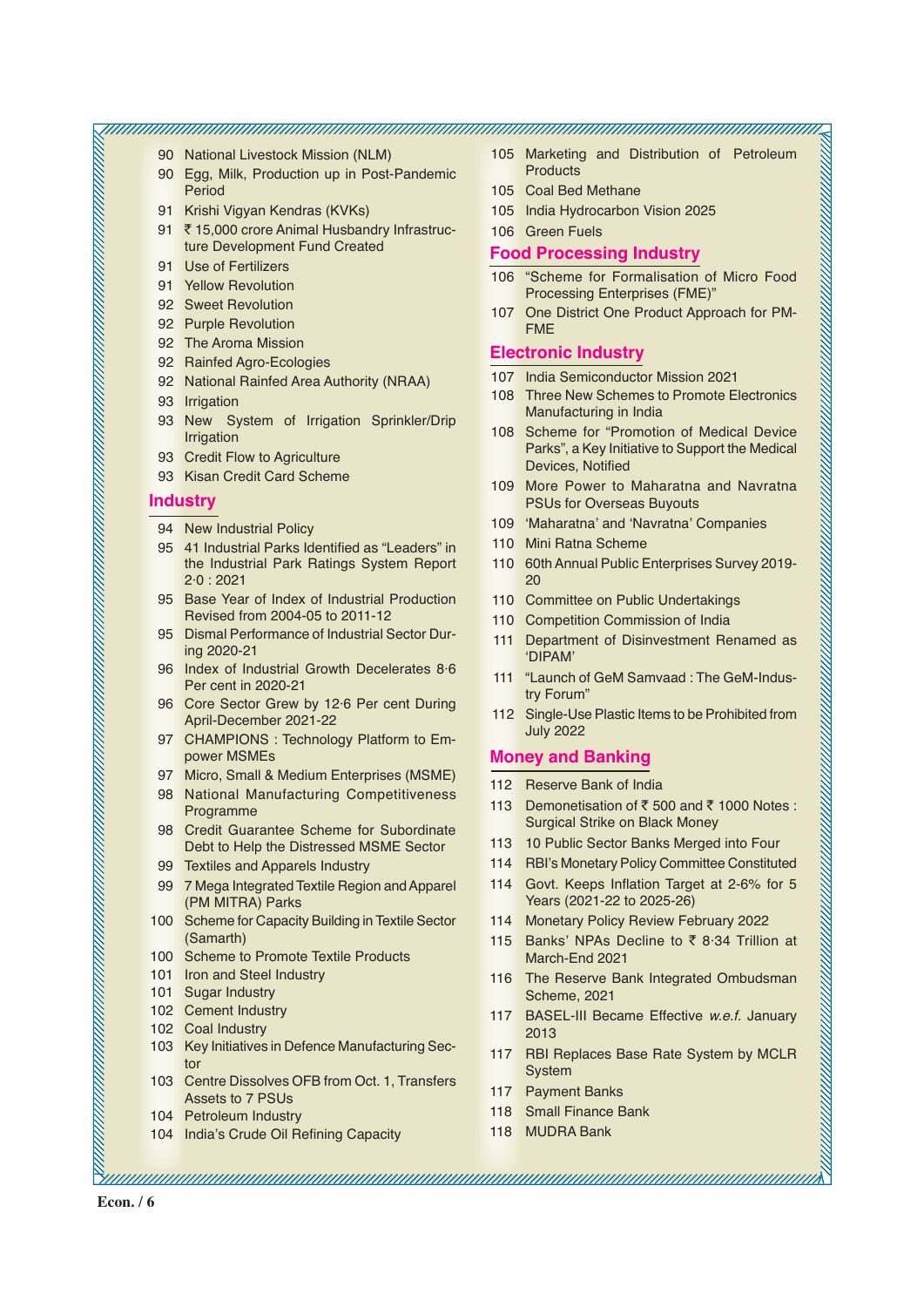- 119 2% Interest Subvention Facility to Shishu Loans Under Pradhan Mantri MUDRA Yojana
- 120 RBI Issues Charter of Customer Rights
- 120 'iWatch' Banking
- 120 Foreign Bank's Operation in India
- 120 Indian Banks Abroad
- 120 Debit/Credit Card Tokenisation
- 120 Regional Rural Banks
- 121 Debt Recovery Tribunals
- 121 Banking Ombudsman Scheme
- 121 Financial Inclusion Goals Through the Lens of Financial Inclusion Index
- 122 Capital Adequacy Ratio Standards for Banks and Non-banking Financial Institutions
- 122 Finance Minister Launches 'Ubharte Sitaare Fund—'Alternative Investment Fund for Small and Mid-sized EoUS
- 122 RBI Transfered  $\bar{\tau}$  99.122 crore as Dividend to Govt. Changes Accounting Year
- 122 Cyber Yuan : China Rolls Out its Own ecurrency, A first for Major Economy
- 123 Parliament Passes National Bank for Financing Infrastructure and Development Bill to Provide Long-Term Finance for Infrastructure Project
- 123 Capital Market
- 124 Two New Share Price Indices for Mumbai Share Market
- 124 BSE Launches 'Shariah Index'
- 124 India's First International Exchange-India INX-at GIFT City in Gujarat
- 124 Securities and Exchange Board of India (SEBI)
- 125 Depository System in India
- 126 IPO Fund Raising at Highest Ever in FY 2021- 22
- 126 Small Industries Development Bank of India (SIDBI)
- 126 Industrial Investment Bank of India Ltd. (IIBIL)
- 127 Export-Import Bank of India (EXIM Bank)
- 127 National Housing Bank (NHB)
- 127 National Bank for Agriculture and Rural Development (NABARD)
- 128 Rural Infrastructure Development Fund
- 128 Establishment Years of Major Financial Institutions in India
- 128 Agriculture and Rural Development Banks
- 129 Insurance Industry in India
- 129 Reforms in Insurance Sector
- 129 Insurance Penetration
- 130 General Insurer's Public Sector Association of India (GIPSA)
- 130 Introduction of New Series of CPI (R + U)
- 131 Producer Price Index
- 132 Base Year of Consumer Price Index for Indusrial Workers Revised to 2016 = 100
- 132 CPI Basket Weights Revised, Base Year Changed from 2010 to 2012
- 132 Money Stock Measures in India
- 133 Cheap Money Policy and Dear Money Policy
- 133 Inflation-Indexed Bonds (IIBs)

# **Development, Poverty Alleviation and Employment Generation Programmes in India**

- 136 Deendayal Antyodaya Yojana—NRLM (AAJEEVIKA)
- 137 Mahatma Gandhi National Rural Employment Guarantee Scheme (MGNREGS)
- 138 New Portal Under Bhuvan 'Yuktdhara' Launched
- 138 Pradhan Mantri Gram Sadak Yojana (PMGSY)
- 138 Integrated Watershed Management Programme (IWMP)
- 139 National Food Security Mission
- 139 National Food Security Act-2013 Scheme
- 140 Deen Dayal Antyodaya : National Urban Livelihoods Mission (DAY-NULM)
- 140 Antyodaya Anna Yojana (AAY)
- 140 Various Women–oriented Schemes of State **Governments**
- 141 National Rural Health Mission (NRHM)
- 141 National Urban Health Mission (NUHM)
- 141 Prime Minister's Employment Generation Programme (PMEGP)
- 142 National Social Assistance Programme
- 142 Kasturba Gandhi Balika Vidyalaya (KGBV)
- 142 Jawaharlal Nehru National Urban Renewal Mission (JNNURM)
- 143 Rajeev Gandhi Scheme for Empowerment of Adolescent Girls—SABLA
- 143 Rajeev Gandhi Shramik Kalyan Yojana
- 143 Members of Parliament Local Area Development Scheme (MPLADS)
- 143 Sarva Shiksha Abhiyan
- 144 Mid-Day Meal Scheme for School Children
- 144 National Scheme for PM POSHAN Shakti Nirman in Schools
- 145 Rashtriya Madhyamik Shiksha Abhiyan
- 145 Rashtriya Uchchatar Shiksha Abhiyan

# **Latest Schemes/Programmes of Central Government**

- 146 e-RUPI Digital Payment Solution
- 147 PM GatiShakti

- 147 National Tele Mental Health Programme
- 147 Prime Minister's Development Initiative for North East Region (PMDevINE)
- 147 Aspirational Blocks Programme
- 147 Vibrant Villages Programme

**Econ. / 7**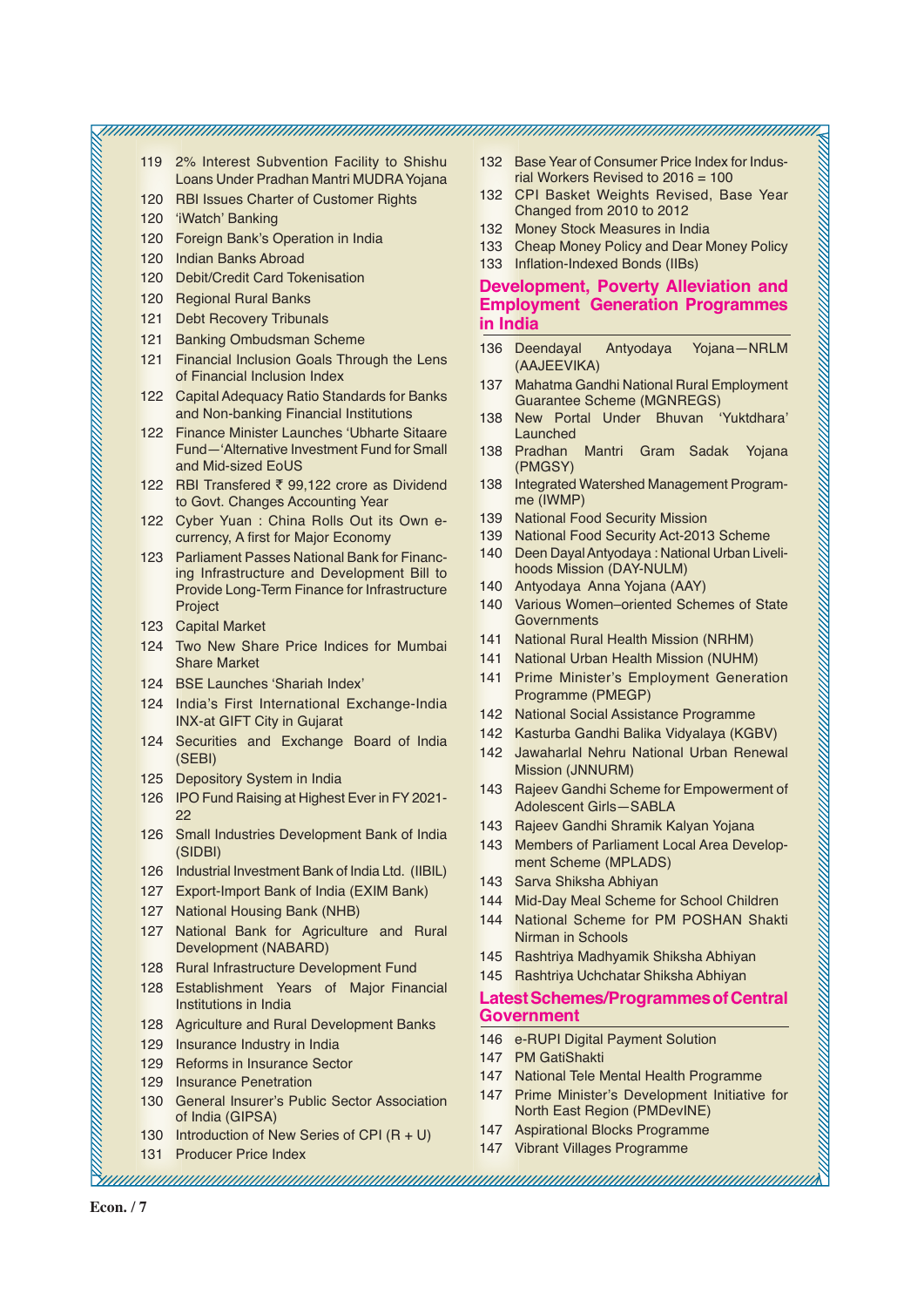| 148 Production Linked Incentive Scheme<br>200 Global Peace Index, 2021 : India at 135th Rank<br>200<br>India Ranks 34th in Global Real Estate Transpar-<br>Top to TOTAL<br>148<br>ency Index, 2020<br>148 Affordable Rental Housing for Urban Mi-<br>Corruption Perception Index, 2021 : India Clean-<br>201<br>grants/Poor Scheme<br>est in South Asia<br>149 Pradhan Mantri Kisan SAMPADA Yojana<br>India at 43 in IMD World Competitiveness Index<br>202<br>(PMKSY)<br>2021<br>Ethanol Blended with Petrol (EBP) Pro-<br>149<br>202 India Ranks 116 in World Bank's Human Capital<br>gramme<br><b>Index, 2020</b><br><b>Major Schemes for School Education During</b><br>149<br>202 Ease of Doing Business 2020: World Bank As-<br>2021-22<br>sesses 190 Countries Across the World<br>Jan Shikshan Sansthan (JSS) Scheme<br>149<br>India Slips 28 Spots in WEF's Global Gender<br>204 |
|-------------------------------------------------------------------------------------------------------------------------------------------------------------------------------------------------------------------------------------------------------------------------------------------------------------------------------------------------------------------------------------------------------------------------------------------------------------------------------------------------------------------------------------------------------------------------------------------------------------------------------------------------------------------------------------------------------------------------------------------------------------------------------------------------------------------------------------------------------------------------------------------|
|                                                                                                                                                                                                                                                                                                                                                                                                                                                                                                                                                                                                                                                                                                                                                                                                                                                                                           |
|                                                                                                                                                                                                                                                                                                                                                                                                                                                                                                                                                                                                                                                                                                                                                                                                                                                                                           |
|                                                                                                                                                                                                                                                                                                                                                                                                                                                                                                                                                                                                                                                                                                                                                                                                                                                                                           |
|                                                                                                                                                                                                                                                                                                                                                                                                                                                                                                                                                                                                                                                                                                                                                                                                                                                                                           |
|                                                                                                                                                                                                                                                                                                                                                                                                                                                                                                                                                                                                                                                                                                                                                                                                                                                                                           |
|                                                                                                                                                                                                                                                                                                                                                                                                                                                                                                                                                                                                                                                                                                                                                                                                                                                                                           |
|                                                                                                                                                                                                                                                                                                                                                                                                                                                                                                                                                                                                                                                                                                                                                                                                                                                                                           |
|                                                                                                                                                                                                                                                                                                                                                                                                                                                                                                                                                                                                                                                                                                                                                                                                                                                                                           |
|                                                                                                                                                                                                                                                                                                                                                                                                                                                                                                                                                                                                                                                                                                                                                                                                                                                                                           |
|                                                                                                                                                                                                                                                                                                                                                                                                                                                                                                                                                                                                                                                                                                                                                                                                                                                                                           |
|                                                                                                                                                                                                                                                                                                                                                                                                                                                                                                                                                                                                                                                                                                                                                                                                                                                                                           |
|                                                                                                                                                                                                                                                                                                                                                                                                                                                                                                                                                                                                                                                                                                                                                                                                                                                                                           |
|                                                                                                                                                                                                                                                                                                                                                                                                                                                                                                                                                                                                                                                                                                                                                                                                                                                                                           |
| Gap Report, 2021<br>Atmanirbhar Skilled Employees Employer<br>150 <sub>1</sub>                                                                                                                                                                                                                                                                                                                                                                                                                                                                                                                                                                                                                                                                                                                                                                                                            |
| 205 India Slips to 101st Rank in Global Hunger Index<br>Mapping (ASEEM) Portal                                                                                                                                                                                                                                                                                                                                                                                                                                                                                                                                                                                                                                                                                                                                                                                                            |
| 2021; Behind Pakistan, Bangladesh<br>Pradhan Mantri Dakshta Aur Kushalta Sam-<br>150                                                                                                                                                                                                                                                                                                                                                                                                                                                                                                                                                                                                                                                                                                                                                                                                      |
| 206 World Press Freedom Index 2021<br>pann Hitgrahi Yojana (PM-DAKSH)                                                                                                                                                                                                                                                                                                                                                                                                                                                                                                                                                                                                                                                                                                                                                                                                                     |
| India Ranks Second in EY Renewable List<br>206<br>150 Ayushman Bharat Digital Mission (ABDM)                                                                                                                                                                                                                                                                                                                                                                                                                                                                                                                                                                                                                                                                                                                                                                                              |
| India Ranks 43rd on International Intellectual<br>206                                                                                                                                                                                                                                                                                                                                                                                                                                                                                                                                                                                                                                                                                                                                                                                                                                     |
| e-Sanjeevani<br>150<br>Property Index 2021                                                                                                                                                                                                                                                                                                                                                                                                                                                                                                                                                                                                                                                                                                                                                                                                                                                |
| 150<br>Schemes/Programmes Related with Banking<br>207<br>India's 44th Rank in Global Logistics Perfor-                                                                                                                                                                                                                                                                                                                                                                                                                                                                                                                                                                                                                                                                                                                                                                                    |
| and Insurance<br>mance Index, 2018                                                                                                                                                                                                                                                                                                                                                                                                                                                                                                                                                                                                                                                                                                                                                                                                                                                        |
| Schemes/Programmes Related with Agri-<br>207<br>Global Talent Competitiveness Index, 2021<br>155                                                                                                                                                                                                                                                                                                                                                                                                                                                                                                                                                                                                                                                                                                                                                                                          |
| culture and Rural Development<br>India at 76 in WEF's Social Mobility Index, 2020<br>208                                                                                                                                                                                                                                                                                                                                                                                                                                                                                                                                                                                                                                                                                                                                                                                                  |
| World Bank's Women, Business and the Law<br>163 Schemes/Programmes Related with Housing<br>208                                                                                                                                                                                                                                                                                                                                                                                                                                                                                                                                                                                                                                                                                                                                                                                            |
| <b>Index, 2022</b><br>and Urban Development                                                                                                                                                                                                                                                                                                                                                                                                                                                                                                                                                                                                                                                                                                                                                                                                                                               |
| India Falls to 51st Position in EIU's Democracy<br>209                                                                                                                                                                                                                                                                                                                                                                                                                                                                                                                                                                                                                                                                                                                                                                                                                                    |
| 166 PM's Science, Technology and Innovation<br><b>Index, 2020</b>                                                                                                                                                                                                                                                                                                                                                                                                                                                                                                                                                                                                                                                                                                                                                                                                                         |
| <b>Advisory Council Unveils 9 New Missions</b>                                                                                                                                                                                                                                                                                                                                                                                                                                                                                                                                                                                                                                                                                                                                                                                                                                            |
| IMD Global Talent Ranking 2019 : India Slips to<br>209<br>Schemes/Programmes Related with Techno-<br>166<br>59th Position                                                                                                                                                                                                                                                                                                                                                                                                                                                                                                                                                                                                                                                                                                                                                                 |
| logy, Education and Skill Development                                                                                                                                                                                                                                                                                                                                                                                                                                                                                                                                                                                                                                                                                                                                                                                                                                                     |
| 210 Economic Freedom of the World: 2021 Annual<br>Initiatives to Improve Teaching Quality in<br>173                                                                                                                                                                                                                                                                                                                                                                                                                                                                                                                                                                                                                                                                                                                                                                                       |
| Report<br><b>Higher Education</b>                                                                                                                                                                                                                                                                                                                                                                                                                                                                                                                                                                                                                                                                                                                                                                                                                                                         |
| 210 Global Manufacturing Risk Index, 2021 : India<br>173 Samagra Shiksha Abhiyan                                                                                                                                                                                                                                                                                                                                                                                                                                                                                                                                                                                                                                                                                                                                                                                                          |
| at 2nd Place<br>Leadership for Academicians Programme<br>174                                                                                                                                                                                                                                                                                                                                                                                                                                                                                                                                                                                                                                                                                                                                                                                                                              |
| 210 Environmental Performance Index (EPI) 2020<br>(LEAP) and Annual Refresher Programme                                                                                                                                                                                                                                                                                                                                                                                                                                                                                                                                                                                                                                                                                                                                                                                                   |
| Climate Change Performance Index, 2021<br>211<br>in Teaching (ARPIT) for Higher Education                                                                                                                                                                                                                                                                                                                                                                                                                                                                                                                                                                                                                                                                                                                                                                                                 |
| 212 Sustainable Development Goal Index, 2021<br><b>Faculty Launched</b>                                                                                                                                                                                                                                                                                                                                                                                                                                                                                                                                                                                                                                                                                                                                                                                                                   |
| India Stands at 82 in Global Bribery Risk Rank-<br>213<br>Schemes/Programmes Related with Employ-<br>175                                                                                                                                                                                                                                                                                                                                                                                                                                                                                                                                                                                                                                                                                                                                                                                  |
| ings 2021<br>ment and Poverty Alleviation                                                                                                                                                                                                                                                                                                                                                                                                                                                                                                                                                                                                                                                                                                                                                                                                                                                 |
| India Slips 3 Spots on 17 SDG Adopted as 2030<br>213<br>Scheme for Economic Empowerment of DNTs<br>177                                                                                                                                                                                                                                                                                                                                                                                                                                                                                                                                                                                                                                                                                                                                                                                    |
| Agenda<br>(SEED)                                                                                                                                                                                                                                                                                                                                                                                                                                                                                                                                                                                                                                                                                                                                                                                                                                                                          |
| 214 Global Liveability Index, 2021<br>178 Schemes/Programmes Related with Health                                                                                                                                                                                                                                                                                                                                                                                                                                                                                                                                                                                                                                                                                                                                                                                                          |
| 214 Sustainable Development Goals India Index<br>and Sanitation                                                                                                                                                                                                                                                                                                                                                                                                                                                                                                                                                                                                                                                                                                                                                                                                                           |
| 2020-21                                                                                                                                                                                                                                                                                                                                                                                                                                                                                                                                                                                                                                                                                                                                                                                                                                                                                   |
| <b>Schemes Related to Environment &amp; Climate</b><br>183<br>216 Performance of States and UTs on SDGs India                                                                                                                                                                                                                                                                                                                                                                                                                                                                                                                                                                                                                                                                                                                                                                             |
| Change<br><b>Index, 2020</b>                                                                                                                                                                                                                                                                                                                                                                                                                                                                                                                                                                                                                                                                                                                                                                                                                                                              |
| <u> ali perduduk di sebagai di sebagai di sebagai di sebagai di sebagai di sebagai di sebagai di sebagai di seba</u><br>185 Schemes/Programmes Related with Energy<br><b>Policy Initiatives</b>                                                                                                                                                                                                                                                                                                                                                                                                                                                                                                                                                                                                                                                                                           |
| and Electrification                                                                                                                                                                                                                                                                                                                                                                                                                                                                                                                                                                                                                                                                                                                                                                                                                                                                       |
| 187 Schemes/Programmes Related with Pilgrim-<br>218 SDG Urban India Index 2021 : NITI Aayog                                                                                                                                                                                                                                                                                                                                                                                                                                                                                                                                                                                                                                                                                                                                                                                               |
| age and Tourism<br>Measures Cites Performance on Sustainable                                                                                                                                                                                                                                                                                                                                                                                                                                                                                                                                                                                                                                                                                                                                                                                                                              |
| 188 Other Schemes/Programmes Launched by<br>Develpment                                                                                                                                                                                                                                                                                                                                                                                                                                                                                                                                                                                                                                                                                                                                                                                                                                    |
| <b>Central Government</b><br>220 National Mineral Policy, 2019                                                                                                                                                                                                                                                                                                                                                                                                                                                                                                                                                                                                                                                                                                                                                                                                                            |
| <b>India in Global Indexes</b><br>220 National Manufacturing Policy, 2011                                                                                                                                                                                                                                                                                                                                                                                                                                                                                                                                                                                                                                                                                                                                                                                                                 |
| 197 India at 43rd International Intellectual Property<br>New Telecom Policy 2012 Provides Nationwide<br>221                                                                                                                                                                                                                                                                                                                                                                                                                                                                                                                                                                                                                                                                                                                                                                               |
| Index 2022 with a Score of 38.6<br><b>Free Roaming</b>                                                                                                                                                                                                                                                                                                                                                                                                                                                                                                                                                                                                                                                                                                                                                                                                                                    |
| 197 World Happiness Report 2022 : India at 136                                                                                                                                                                                                                                                                                                                                                                                                                                                                                                                                                                                                                                                                                                                                                                                                                                            |
| National Mineral Exploration Policy, 2016<br>221<br>Three Spots Happier Than 2021                                                                                                                                                                                                                                                                                                                                                                                                                                                                                                                                                                                                                                                                                                                                                                                                         |
| 222 New Mining Policy, 2016<br>198 India Jumps 2 Spots to 46th Rank in Global                                                                                                                                                                                                                                                                                                                                                                                                                                                                                                                                                                                                                                                                                                                                                                                                             |
| 223 National Capital Goods Policy, 2016<br>Innovation Index 2021                                                                                                                                                                                                                                                                                                                                                                                                                                                                                                                                                                                                                                                                                                                                                                                                                          |
| India's Foreign Trade Policy, 2015-20<br>223<br>India Slips to 16th Spot in FDI Confidence<br>198                                                                                                                                                                                                                                                                                                                                                                                                                                                                                                                                                                                                                                                                                                                                                                                         |
| Index, 2019<br>Mid-Term Review of Foreign Trade Policy, 2015-<br>224                                                                                                                                                                                                                                                                                                                                                                                                                                                                                                                                                                                                                                                                                                                                                                                                                      |
| 199 Index of Economic Freedom, 2020<br>20                                                                                                                                                                                                                                                                                                                                                                                                                                                                                                                                                                                                                                                                                                                                                                                                                                                 |
|                                                                                                                                                                                                                                                                                                                                                                                                                                                                                                                                                                                                                                                                                                                                                                                                                                                                                           |
|                                                                                                                                                                                                                                                                                                                                                                                                                                                                                                                                                                                                                                                                                                                                                                                                                                                                                           |
|                                                                                                                                                                                                                                                                                                                                                                                                                                                                                                                                                                                                                                                                                                                                                                                                                                                                                           |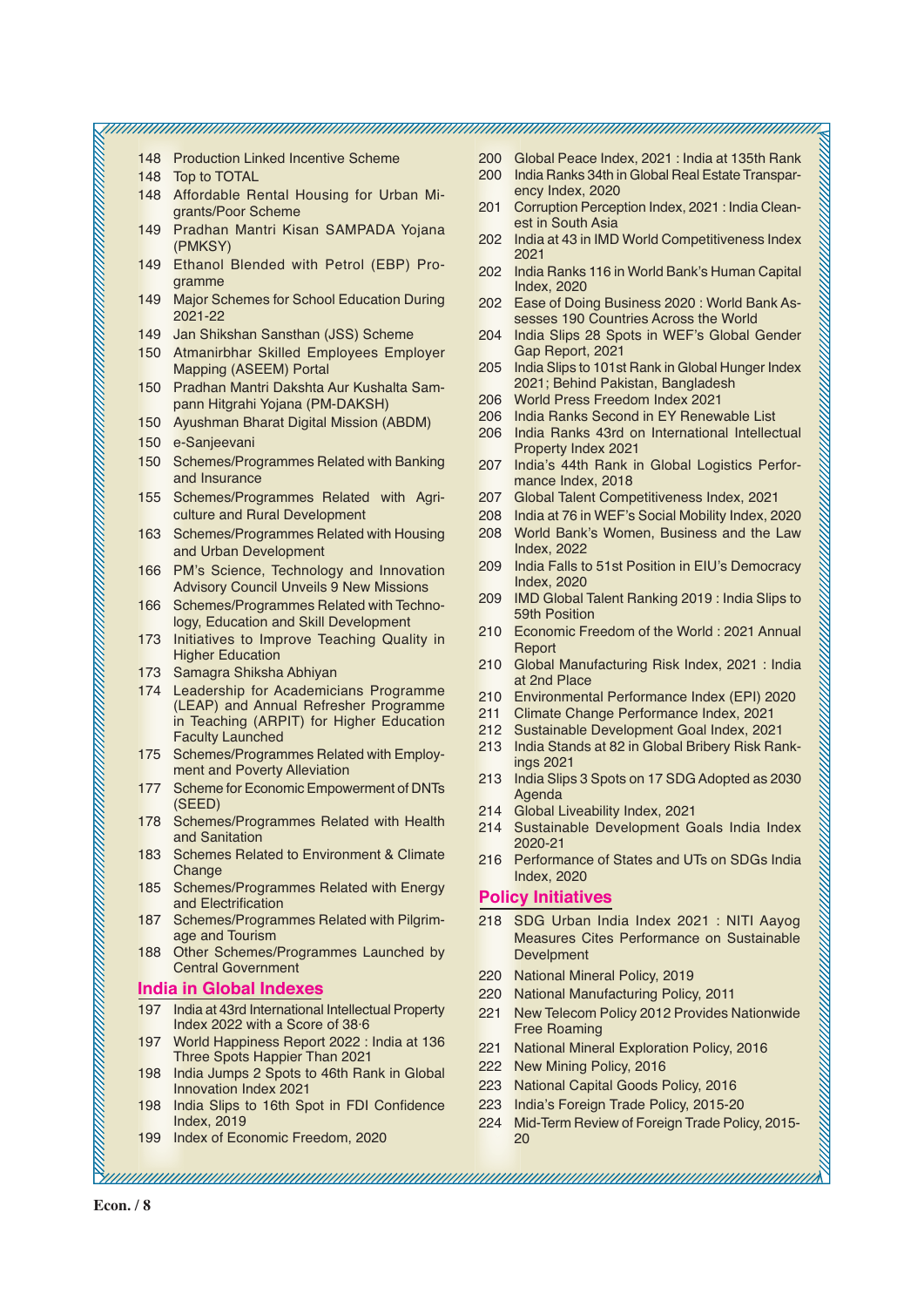225 Foreign Trade Policy 2015-20 Extended for One Year, *i.e.*, Upto March 31, 2020

- 226 New National Aviation Policy, 2016
- 226 National Intellectual Property Rights Policy, 2016
- 227 Comprehensive New Urea Policy, 2015
- 227 New National Steel Policy, 2017
- 227 New Metro Rail Policy, 2017
- 228 Strategic Partnership Model, 2017
- 228 Public Procurement Policy, 2017 for Local Goods
- 229 Major Policy Initiatives for Increasing Share of Renewable Energy in Total Installed Capacity
- 229 New Public-Private Partnership Policy for Affordable Housing 2017
- 229 National Policy on Biofuels-2018
- 230 "Digi Yatra" Central Platform, 2018
- 230 National Logistics Policy
- 231 New National Rubber Policy, 2019
- 231 Vehicle Scrapping Policy, 2021
- 232 Vehicle Recall Policy, 2021
- 233 Policies and Initiatives of New and Renewable Energy Resources
- 234 National Policy on Rare Diseases, 2021
- 235 New Helicopter Policy 2021
- 236 New Drone Policy 2021
- 237 National Electricity Policy 2021
- 237 Green Hydrogen/Green Ammonia Policy, 2022
- 238 Electric Vehicle Charging of Stations Policy, 2022

#### **Foreign Trade and BalanceofPayments**

- 239 Volume of India's Foreign Trade
- 239 India's Export Performance in 2021-22
- 240 India's Trade Profile 2020 : WTO World Trade Profile 2021
- 242 India's Foreign Trade : FY 2021-22
- 245 Trade in Services
- 245 Major Schemes and Initiatives to Boost **Exports**
- 246 Special Economic Zone Act, 2005
- 246 SEZ Norms Liberalised (2013-14)
- 247 India's Current Account Deficit Widens to 2·7% of GDP in Q3
- 248 FDI Policy Reforms During 2021-22
- 248 Special Economic Zones
- 249 Export Development Centres
- 249 FIPB Abolished
- 249 Government Relaxes FDI Norms for NRIs, PIOs, OCIs
- 249 India Attracts Record FDI Inflow of US \$81 Billion in FY 2020-21
- 250 FDI Equity Inflows Dip 16 Per cent During April-December 2021 to \$ 43·17 Billion
- 250 Remittances by Indians Employed Overseas
- 250 PM Suggests 4-Point Strategy to Achieve \$400 Billion Exports in FY 22
- 251 RBI Relaxes FEMA Norms for Individuals
- 251 India's External Debt as at the End of December 2021
- 252 Foreign Exchange Management Act (FEMA) 252 NEER and REER
- 252 The Prevention of Money-Laundering (Amendment) Act, 2012 Notified

#### **Transport and Communications**

253 Railways

- 253 'South Coast Railway' Vishakhapatnam : Indian Railways' New 18th Zone
- 254 High Speed Train Project
- 254 Indian Transport Sector : An Overview
- 255 Rail Tourism
- 255 Indian Railways to Award 'Rail Green Points' to its Corporate Customers
- 256 National Rail Plan for India-2030
- 256 International North-South Transportation Corridor (INSTC) for Better Indo-Russian Connectivity Inches Towards Reality
- 257 Rail Development Authority
- 257 KAVACH
- 258 Heritage Conservation in Indian Railways
- 258 Bharat Gaurav Trains
- 259 Major Achievement of Indian Railways in Financial Year 2021-22
- 258 Road Transport
- 259 Public Private Partnership in Road Projects
- 260 India Get Asia's Longest and World's Fifth Longest High Speed Track for Automobiles at Indore
- 260 NHAI Launches 'Harit Path' a Mobile App to Monitor Plantation Along National Highways
- 261 Central Road Fund Changed as Central Road and Infrastructure Fund
- 261 World Bank Grants \$ 500 million for All-Weather Rural Roads Using Green Technologies
- 261 'Bharatmala' : A Mega Project of Highways Development
- 262 Setu Bharatam Programme
- 263 Development of National Master Plan for Expressways
- 264 Water Transport
- 264 Maritime Agenda for the Decade 2010-20
- 264 Private Sector Participation in Ports
- 265 Setusamudram Ship Channel Project
- 265 Sagarmala Project

- 265 'Smart Port Cities' : An Ambitious Plan of GoI
- 265 Tamil Nadu to Get 4th Major Port
- 265 Odisha to Develop a Port in Puri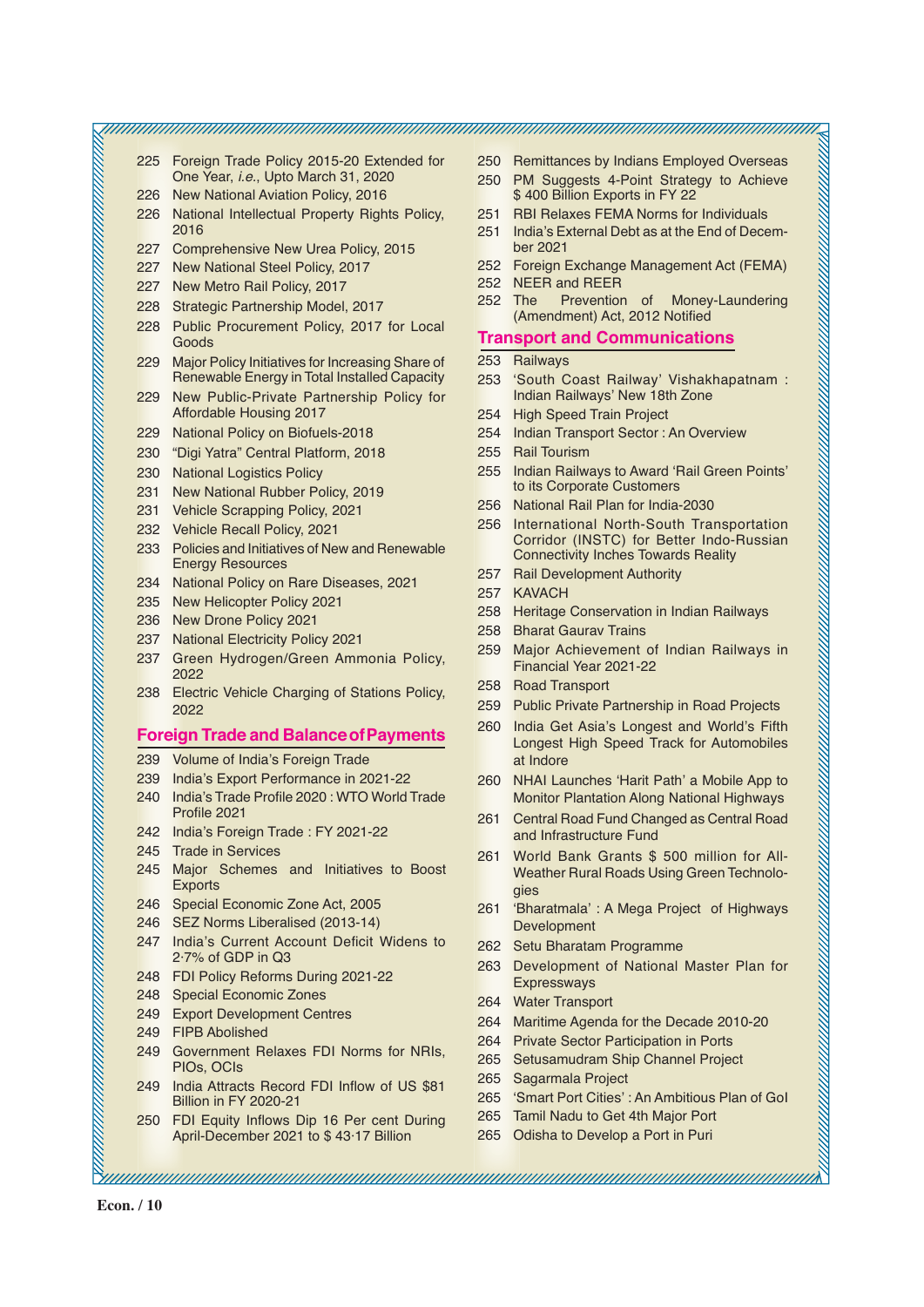266 Satellite Cargo Ports Planned at Surat, Wardha, Aurangabad

- 266 Kolkata Port Trust Renamed as Shyama Prasad Mukherjee Trust
- 266 National Waterways Act, 2016
- 267 Govt. Launches Electronic Trade Platform e-SANTA for Aqua Farmers, Exporters
- 267 Airport Infrastructure
- 268 First Indian Airport in Private Sector
- 268 Airport Authority of India
- 268 Haldia-Varanasi Jalmarg Opened
- 268 Air Transport
- 268 Tata Group Acquired Air India
- 268 Government Approved ₹ 4,500 crore Project to Revive 50 Airports, Airstrips
- 269 Jaipur, Guwahati, Thiruvananthapuram Airports to be Leased
- 269 Regional Air Connectivity Scheme (RCS)
- 269 Vande Bharat Mission
- 269 India's First Hi-speed Rural Broadband Network Commissioned
- 270 Audio Tax
- 270 Sanchar Shakti
- 270 USOF

#### **Other Infrastructure**

- 271 RERA Effective from May 1, 2017
- 271 Logistics Sector Granted Infrastructure Status

#### **Public Finance**

- 272 Financial Relations between Centre and **States**
- 273 Finance Commission
- 273 Consolidated Funds of India and of the States
- 273 Public Accounts of India and of the States
- 273 Contingency Fund
- 273 The Report of the 15th Finance Commission 2021-26
- 276 PM Launches the Platform for "Transparent Taxation—Honouring the Honest"
- 277 Faceless Assessment
- 277 GST Rolled Out Finally
- 278 National Anti-Profiteering Authority Set-up
- 279 IMF Proposes Temporary 'Solidarity' Tax on Pandemic Winners, The Wealthy
- 279 The Black Money (Undisclosed Foreign Income and Assets) and Imposition of Tax Act, 2015
- 279 "Scheme of Financial Assistance to States for Capital Expenditure" : Centre to Provide ₹ 15,000 crore Interest-Free Loan to States for Capital Expenditure During the FY 2021- 22
- 280 A Group of 136 Countries Click Deal on Corporate Minimum Tax
- 281 **Union Budget, 2022-23**
- 288 **Economic Survey 2021-22**

# **Economic Planning in India**

- 297 History of Planning in India
- 297 NITI Aayog Replaced Planning Commission
- 298 First Five Year Plan

- 298 Second Five Year Plan
- 298 Third Five Year Plan
- 299 Three Annual Plans
- 299 Fourth Five Year Plan
- 299 Fifth Five Year Plan
- 299 Sixth Five Year Plan
- 300 Seventh Five Year Plan
- 300 Eighth Five Year Plan
- 301 Ninth Five Year Plan
- 301 Tenth Five Year Plan
- 301 Eleventh Plan (2007–12)
- 302 Vision of 12th Five Year Plan (2012–17)
- 303 India's Ambitious 15-Year Vision Plan

# **International Organisations**

- 304 International Monetary Fund (IMF)
- 305 International Bank for Reconstruction and Development (IBRD)
- 308 International Finance Corporation (IFC)
- 308 International Development Association (IDA)
- 308 Multilateral Investment Guarantee Agency (MIGA)
- 308 International Centre for Settlement of Investment Disputes (ICSID)
- 308 General Agreement on Tariffs and Trade (GATT)
- 309 GATT Rounds
- 309 Uruguay Round and Dunkel Proposals
- 309 World Trade Organisation (WTO)
- 310 Important International Organisations : A View
- 311 United Nations Conference on Trade and Development (UNCTAD)
- 312 Asian Development Bank (ADB)
- 312 Asian Infrastructure Investment Bank
- 313 International Fund for Agricultural Development (IFAD)
- 313 South Asian Association for Regional Cooperation (SAARC)
- 313 South Asian Free Trade Area (SAFTA)
- 313 SAARC Summit : When & Where ?
- 314 Association of South-East Asian Nations (ASEAN)
- 314 ASEAN Summits
- 315 Organisation of the Petroleum Exporting Countries (OPEC)
- 315 G-7
- 315 The G-5 Summit
- 315 G-15
- 316 G-20
- 316 G-77

- 316 Organisation for Economic Co-operation and Development (OECD)
- 317 European Economic Community (EEC) or European Common Market (ECM)

**Econ. / 11**